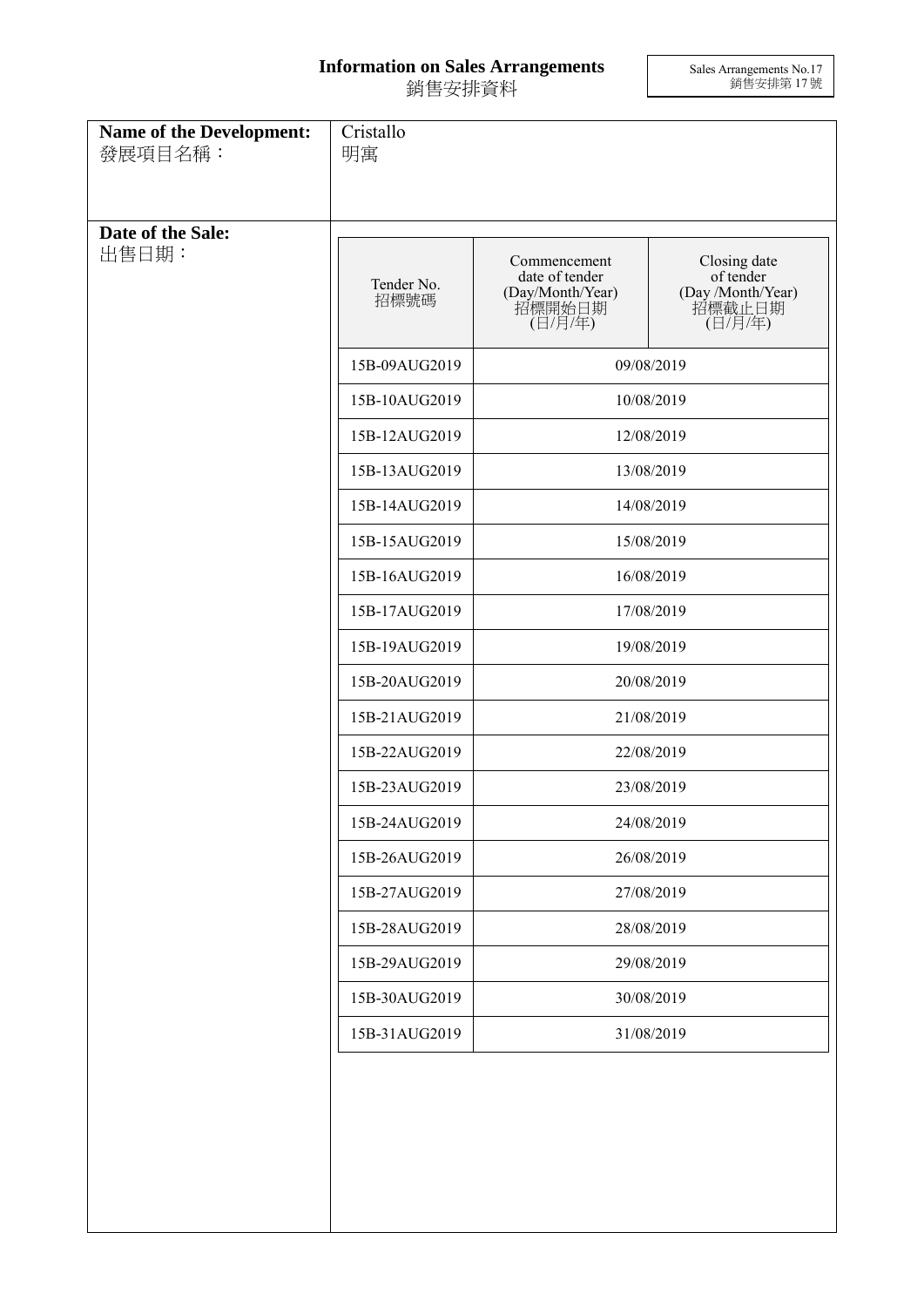| Time of the Sale:                                                                              |                    |                                                                        |                                     |
|------------------------------------------------------------------------------------------------|--------------------|------------------------------------------------------------------------|-------------------------------------|
| 出售時間:                                                                                          | Tender No.<br>招標號碼 | Commencement<br>time of tender<br>招標開始時間                               | Closing time<br>of tender<br>招標截止時間 |
|                                                                                                | 15B-09AUG2019      | 11:00 a.m. 上午 11時                                                      | 12:00 noon 正午 12時                   |
|                                                                                                | 15B-10AUG2019      | 11:00 a.m. 上午 11時                                                      | 12:00 noon 正午 12時                   |
|                                                                                                | 15B-12AUG2019      | 11:00 a.m. 上午 11時                                                      | 12:00 noon 正午 12時                   |
|                                                                                                | 15B-13AUG2019      | 11:00 a.m. 上午 11時                                                      | 12:00 noon 正午 12時                   |
|                                                                                                | 15B-14AUG2019      | 11:00 a.m. 上午11時                                                       | 12:00 noon 正午 12時                   |
|                                                                                                | 15B-15AUG2019      | 11:00 a.m. 上午 11時                                                      | 12:00 noon 正午 12時                   |
|                                                                                                | 15B-16AUG2019      | 11:00 a.m. 上午 11時                                                      | 12:00 noon 正午 12時                   |
|                                                                                                | 15B-17AUG2019      | 11:00 a.m. 上午 11時                                                      | 12:00 noon 正午 12時                   |
|                                                                                                | 15B-19AUG2019      | 11:00 a.m. 上午 11時                                                      | 12:00 noon 正午 12時                   |
|                                                                                                | 15B-20AUG2019      | 11:00 a.m. 上午 11時                                                      | 12:00 noon 正午 12時                   |
|                                                                                                | 15B-21AUG2019      | 11:00 a.m. 上午 11時                                                      | 12:00 noon 正午 12時                   |
|                                                                                                | 15B-22AUG2019      | 11:00 a.m. 上午 11時                                                      | 12:00 noon 正午 12時                   |
|                                                                                                | 15B-23AUG2019      | 11:00 a.m. 上午 11時                                                      | 12:00 noon 正午 12時                   |
|                                                                                                | 15B-24AUG2019      | 11:00 a.m. 上午 11時                                                      | 12:00 noon 正午 12時                   |
|                                                                                                | 15B-26AUG2019      | 11:00 a.m. 上午 11時                                                      | 12:00 noon 正午 12時                   |
|                                                                                                | 15B-27AUG2019      | 11:00 a.m. 上午 11時                                                      | 12:00 noon 正午 12時                   |
|                                                                                                | 15B-28AUG2019      | 11:00 a.m. 上午 11時                                                      | 12:00 noon 正午 12時                   |
|                                                                                                | 15B-29AUG2019      | 11:00 a.m. 上午 11時                                                      | 12:00 noon 正午 12時                   |
|                                                                                                | 15B-30AUG2019      | 11:00 a.m. 上午 11時                                                      | 12:00 noon 正午 12時                   |
|                                                                                                | 15B-31AUG2019      | 11:00 a.m. 上午 11時                                                      | 12:00 noon 正午 12時                   |
|                                                                                                |                    | (Note: please refer to "Other matters" below)<br>(注意: 請參閱下文「其他事項」)     |                                     |
| Place where the sale will                                                                      |                    | 19 <sup>th</sup> Floor, Railway Plaza, 39 Chatham Road South, Tsim Sha |                                     |
| take place:<br>出售地點:                                                                           | Tsui, Kowloon      | 九龍尖沙咀漆咸道南 39 號鐵路大廈 19 樓                                                |                                     |
| Number of specified<br>residential properties<br>that will be offered to be<br>sold:           | $\mathbf{1}$       |                                                                        |                                     |
| 將提供出售的指明住宅物<br>業的數目                                                                            |                    |                                                                        |                                     |
| Description of the residential properties that will be offered to be sold:<br>將提供出售的指明住宅物業的描述: |                    |                                                                        |                                     |
| The following flat(s):<br>以下單位 :                                                               |                    |                                                                        |                                     |
| 15&16B                                                                                         |                    |                                                                        |                                     |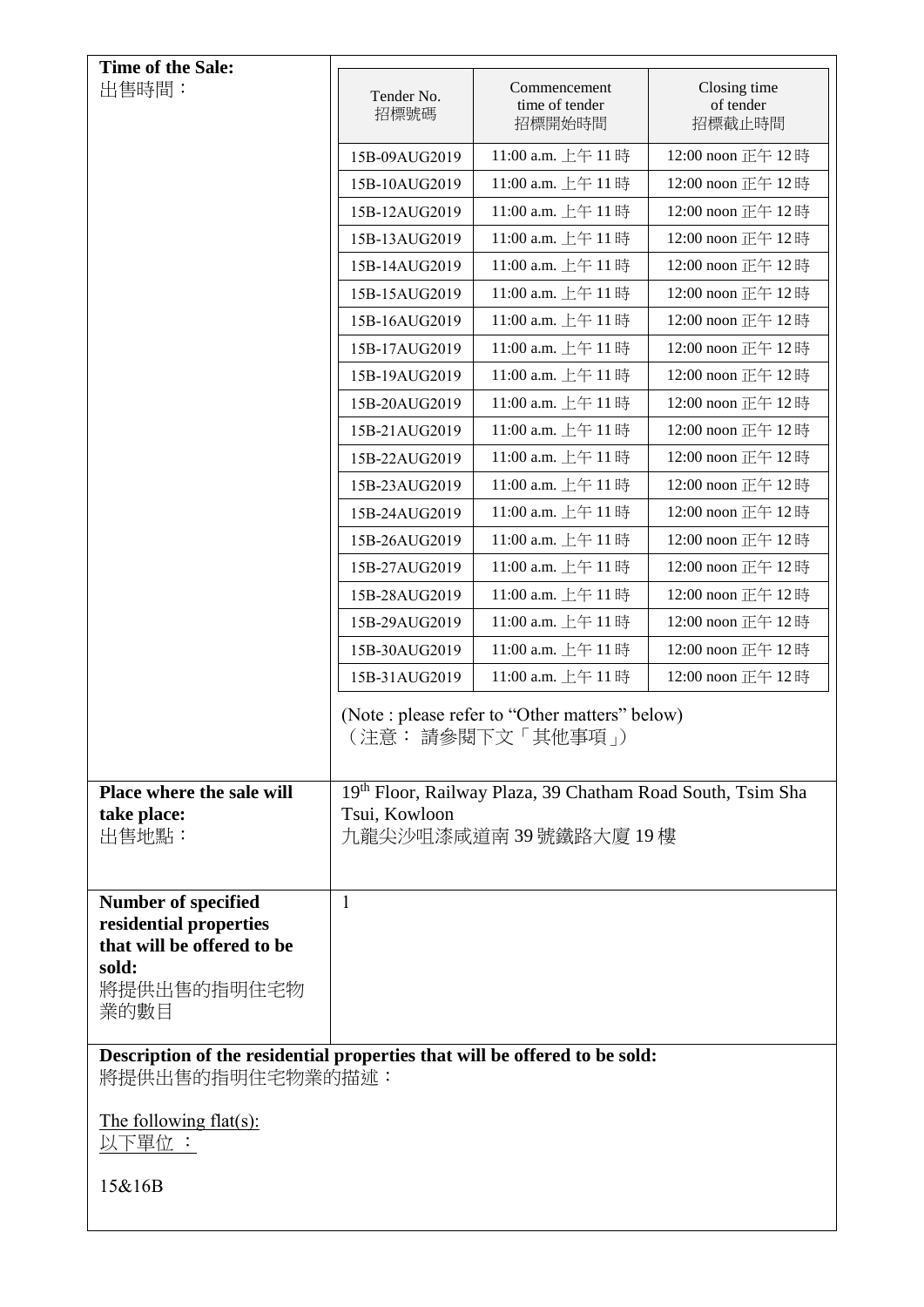**The method to be used to determine the order of priority in which each of the persons interested in purchasing any of the specified residential properties may select the residential property that the person wishes to purchase:** 

將會使用何種方法,決定有意購買該等指明住宅物業的每名人士可揀選其意欲購買的住宅 物業的優先次序:

Subject to other matters, sale by tender - see details and particulars in the tender notices. Details and particulars in the tender notices under different Tender No. are different. 受制於其他事項,以招標方式出售 - 請參閱指明住宅物業的招標公告的細節和詳情。不同 招標號碼下招標公告的細節和詳情會有不同。

During the following periods, the tender notices and other relevant tender documents of the specified residential properties will be made available for collection free of charge at 19/F, Railway Plaza, 39 Chatham Road South, Tsim Sha Tsui, Kowloon:-

於以下時段,招標公告及其他有關招標文件可於九龍尖沙咀漆咸道南39號鐵路大廈19樓免 費領取:

| Tender No.<br>招標號碼 | Specified residential properties that will be<br>offered to be sold                                | Tender notice and other relevant tender documents<br>will be made available for collection during the<br>following periods<br>於以下時段,招標公告及<br>其他相關招標文件可供領取 |                                         |
|--------------------|----------------------------------------------------------------------------------------------------|-----------------------------------------------------------------------------------------------------------------------------------------------------------|-----------------------------------------|
|                    | 將提供出售的指明住宅物業的數目                                                                                    | Date<br>(Day/Month/Year)<br>日期(日/月/年)                                                                                                                     | Time<br>時間                              |
| 15B-09AUG2019      | All the specified residential properties set out in<br>the Sales Arrangements<br>所有於銷售安排中列出的指明住宅物業 | 09/08/2019                                                                                                                                                | 9:00 a.m. to 12:00 noon<br>上午9時至正午12時   |
| 15B-10AUG2019      | All the available and remaining<br>specified properties<br>所有可供出售及餘下的指明住宅物業                        | 10/08/2019                                                                                                                                                | 9:00 a.m. to 12:00 noon<br>上午9時至正午12時   |
| 15B-12AUG2019      | All the available and remaining<br>specified properties<br>所有可供出售及餘下的指明住宅物業                        | 12/08/2019                                                                                                                                                | 9:00 a.m. to 12:00 noon<br>上午9時至正午12時   |
| 15B-13AUG2019      | All the available and remaining<br>specified properties<br>所有可供出售及餘下的指明住宅物業                        | 13/08/2019                                                                                                                                                | 9:00 a.m. to 12:00 noon<br>上午9時至正午12時   |
| 15B-14AUG2019      | All the available and remaining<br>specified properties<br>所有可供出售及餘下的指明住宅物業                        | 14/08/2019                                                                                                                                                | 9:00 a.m. to 12:00 noon<br>上午9時至正午12時   |
| 15B-15AUG2019      | All the available and remaining<br>specified properties<br>所有可供出售及餘下的指明住宅物業                        | 15/08/2019                                                                                                                                                | 9:00 a.m. to 12:00 noon<br>上午9時至正午12時   |
| 15B-16AUG2019      | All the available and remaining<br>specified properties<br>所有可供出售及餘下的指明住宅物業                        | 16/08/2019                                                                                                                                                | 9:00 a.m. to 12:00 noon<br>上午9時至正午12時   |
| 15B-17AUG2019      | All the available and remaining<br>specified properties<br>所有可供出售及餘下的指明住宅物業                        | 17/08/2019                                                                                                                                                | 9:00 a.m. to 12:00 noon<br>上午9時至正午12時   |
| 15B-19AUG2019      | All the available and remaining<br>specified properties<br>所有可供出售及餘下的指明住宅物業                        | 19/08/2019                                                                                                                                                | 9:00 a.m. to 12:00 noon<br>上午9時至正午12時   |
| 15B-20AUG2019      | All the available and remaining<br>specified properties<br>所有可供出售及餘下的指明住宅物業                        | 20/08/2019                                                                                                                                                | 9:00 a.m. to 12:00 noon<br>上午9時至正午12時   |
| 15B-21AUG2019      | All the available and remaining<br>specified properties<br>所有可供出售及餘下的指明住宅物業                        | 21/08/2019                                                                                                                                                | 9:00 a.m. to 12:00 noon<br>上午9時至正午12時   |
| 15B-22AUG2019      | All the available and remaining<br>specified properties<br>所有可供出售及餘下的指明住宅物業                        | 22/08/2019                                                                                                                                                | 9:00 a.m. to $12:00$ noon<br>上午9時至正午12時 |
| 15B-23AUG2019      | All the available and remaining<br>specified properties<br>所有可供出售及餘下的指明住宅物業                        | 23/08/2019                                                                                                                                                | 9:00 a.m. to $12:00$ noon<br>上午9時至正午12時 |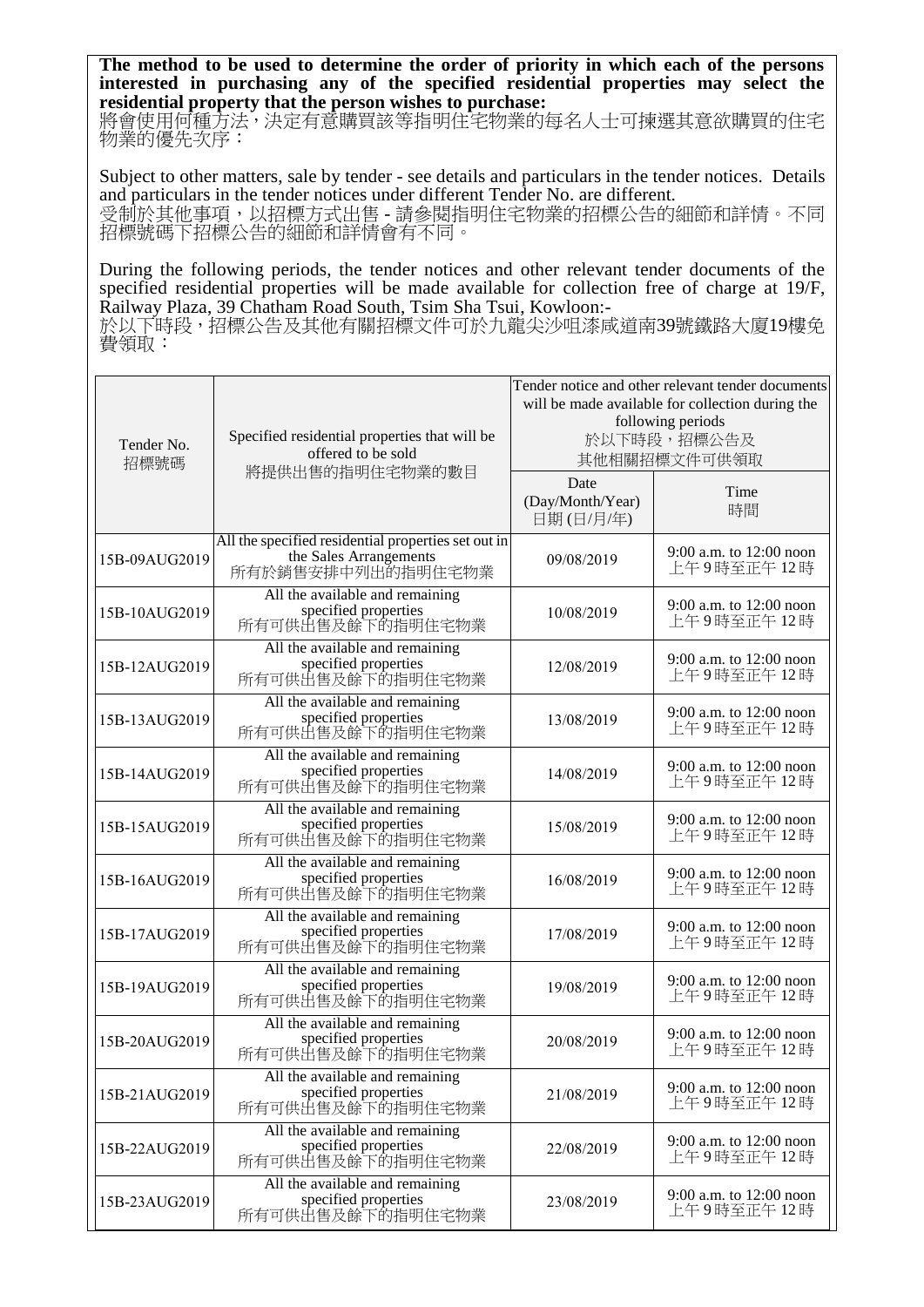| 15B-24AUG2019 | All the available and remaining<br>specified properties<br>所有可供出售及餘下的指明住宅物業 | 24/08/2019 | 9:00 a.m. to 12:00 noon<br>上午9時至正午12時   |
|---------------|-----------------------------------------------------------------------------|------------|-----------------------------------------|
| 15B-26AUG2019 | All the available and remaining<br>specified properties<br>所有可供出售及餘下的指明住宅物業 | 26/08/2019 | 9:00 a.m. to 12:00 noon<br>上午9時至正午12時   |
| 15B-27AUG2019 | All the available and remaining<br>specified properties<br>所有可供出售及餘下的指明住宅物業 | 27/08/2019 | 9:00 a.m. to 12:00 noon<br>上午9時至正午12時   |
| 15B-28AUG2019 | All the available and remaining<br>specified properties<br>所有可供出售及餘下的指明住宅物業 | 28/08/2019 | 9:00 a.m. to 12:00 noon<br>上午9時至正午12時   |
| 15B-29AUG2019 | All the available and remaining<br>specified properties<br>所有可供出售及餘下的指明住宅物業 | 29/08/2019 | 9:00 a.m. to 12:00 noon<br>上午9時至正午12時   |
| 15B-30AUG2019 | All the available and remaining<br>specified properties<br>所有可供出售及餘下的指明住宅物業 | 30/08/2019 | 9:00 a.m. to 12:00 noon<br>上午9時至正午12時   |
| 15B-31AUG2019 | All the available and remaining<br>specified properties<br>所有可供出售及餘下的指明住宅物業 | 31/08/2019 | 9:00 a.m. to $12:00$ noon<br>上午9時至正午12時 |

## **The method to be used, where 2 or more persons are interested in purchasing a particular specified residential property, to determine the order of priority in which each of those persons may proceed with the purchase:**

在有兩人或多於兩人有意購買同一個指明住宅物業的情況下,將會使用何種方法決定每名 該等人士可購買該物業的優先次序:

Please refer to the above method. 請參照上述方法。

## **Other matters:**

其他事項:

(a) The Vendor does not undertake and is under no obligation to review, consider or accept the highest offer or any offer at all for the purchase of any specified residential property. The Vendor has the absolute right to withdraw from the sale of any specified residential property at any time before the acceptance of any offer. The Vendor has the absolute right to change the closing date and/or time of the tender from time to time by amending the Sales Arrangements.

賣方並不承諾亦無責任閱覽、考慮或接受認購任何指明住宅物業最高出價之要約或任 何要約。賣方有絕對權利於接受任何要約前於任何時間撤回出售任何指明住宅物業。 賣方有絕對權利透過修改銷售安排不時更改招標截止日期及/或時間。

(b) Persons interested in submitting tenders of the specified residential properties are reminded to read the latest register of transactions of the Development so as to ascertain whether a particular specified residential property is still available for tender. A specified residential property will become unavailable for tender once the Vendor accepts a tender after the close of a previous tender exercise of that specified residential property (whether under this Sales Arrangements or any other Sales Arrangements). Please note also that the register of transactions of the Development may not be updated immediately after the Vendor accepts a tender.

有意遞交指明住宅物業的投標的人士敬請檢視發展項目的成交紀錄冊,以知悉某一指 明住宅物業是否仍然可供招標出售。一旦賣方在該指明住宅物業(不論是於本銷售安 排下或任何其他銷售安排下)的先前的招標程序完結後接納該指明住宅物業的投標, 該指明住宅物業即變為不再可供招標出售。另請亦注意發展項目的成交紀錄冊未必 定於賣方接納投標後立即更新。